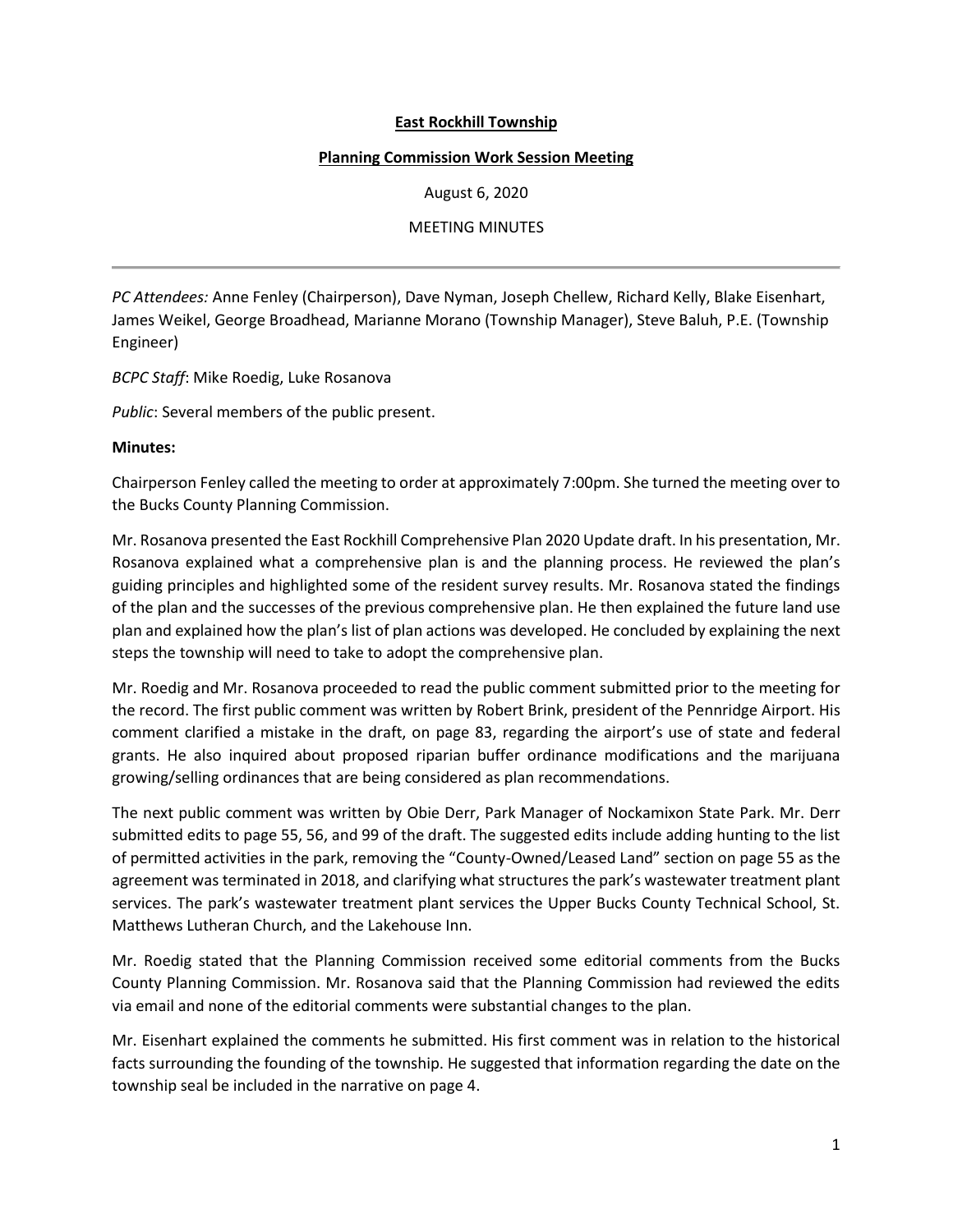His second comment asked if the plan does enough to take surrounding municipal comprehensive plans in to consideration and work together with surrounding communities to protect the natural resources found in Bucks County.

Mr. Eisenhart continued and discussed Weisel Village. He believes that Weisel Village did not exist within the borders of East Rockhill Township and should not be included in the plan. He stated that the information presented in the plan was not indicative of Weisel being located in East Rockhill and challenged the arguments made in favor of including Weisel in the plan.

Mr. Eisenhart's next comment was regarding the road classifications of Richlandtown Pike and Rock Road West. In his experience, Rock Road West carries traffic as if it were a minor collector road and Richlandtown Pike carries traffic as if it were a major collector road. He would like to see the classifications of these two roads revised in the plan.

Mr. Eisenhart continued and stated that he thinks the Bucks County Community College campus should be included as part of the C-E Cultural-Educational zoning district. The college campus is currently in the C-O Commercial Office zoning district.

Mr. Eisenhart's last comment was concerning the protection of the rural integrity of the township. He questioned if the plan incorporated the best practices and proposed recommendations to preserve the rural nature of the township while accounting for adjacent, growing boroughs, similar to other townships in the county with adjacent boroughs, such as Doylestown and Newtown. Mr. Eisenhart continued and commented on the plan's commitment to being involved in the Pennridge Area Coordinating Committee. He stated that while it is good to be involved in the Pennridge area, the township should also be open and engaged with the needs of neighboring communities in the Quakertown area.

Mr. Roedig informed Mr. Eisenhart that there should have been a section included in the Natural Resources chapter of the draft that would have addressed this concern. Mr. Roedig submitted narrative to the Planning Commission detailing information from a survey conducted by the Morris Arboretum of the University of Pennsylvania titled *Bucks County, Pennsylvania, Natural Areas Inventory Update*. The submitted narrative discusses significant natural areas and threats to wildlife in the Nockamixon – Haycock Conservation Landscapes, which includes portions of northern East Rockhill Township.

Mr. Rosanova asked for comment from the NICE (Nockamixon Inlet Community Endeavor) group, who submitted joint comments developed by 14 members of the public. Jeff Knueppel, 2810 Creek Road, introduced the group and thanked the Planning Commission for their time. Physical copies of the group's comments were handed out to the Planning Commission.

Mr. Knueppel stated that the comments were put together by residents of East Rockhill and Bedminster who live in close proximity along Three Mile Run Road and Old Bethlehem Road. He said that the comments that would be discussed by the NICE group include open space, short-term rentals, transportation and circulation, Weisel, lakeshore protection, and zoning.

Mary Martin, 2335 Three Mile Run Road, asked for the language in the comprehensive plan regarding short-term rentals to be more definitive. Ms. Martin said she appreciated that a short-term rental ordinance is a consideration of the plan but urged the township to definitively state they would enact a short-term rental ordinance. Ms. Martin stated the negative impacts of short-term rentals on the community and urged the township to make regulating short-term rentals a top priority.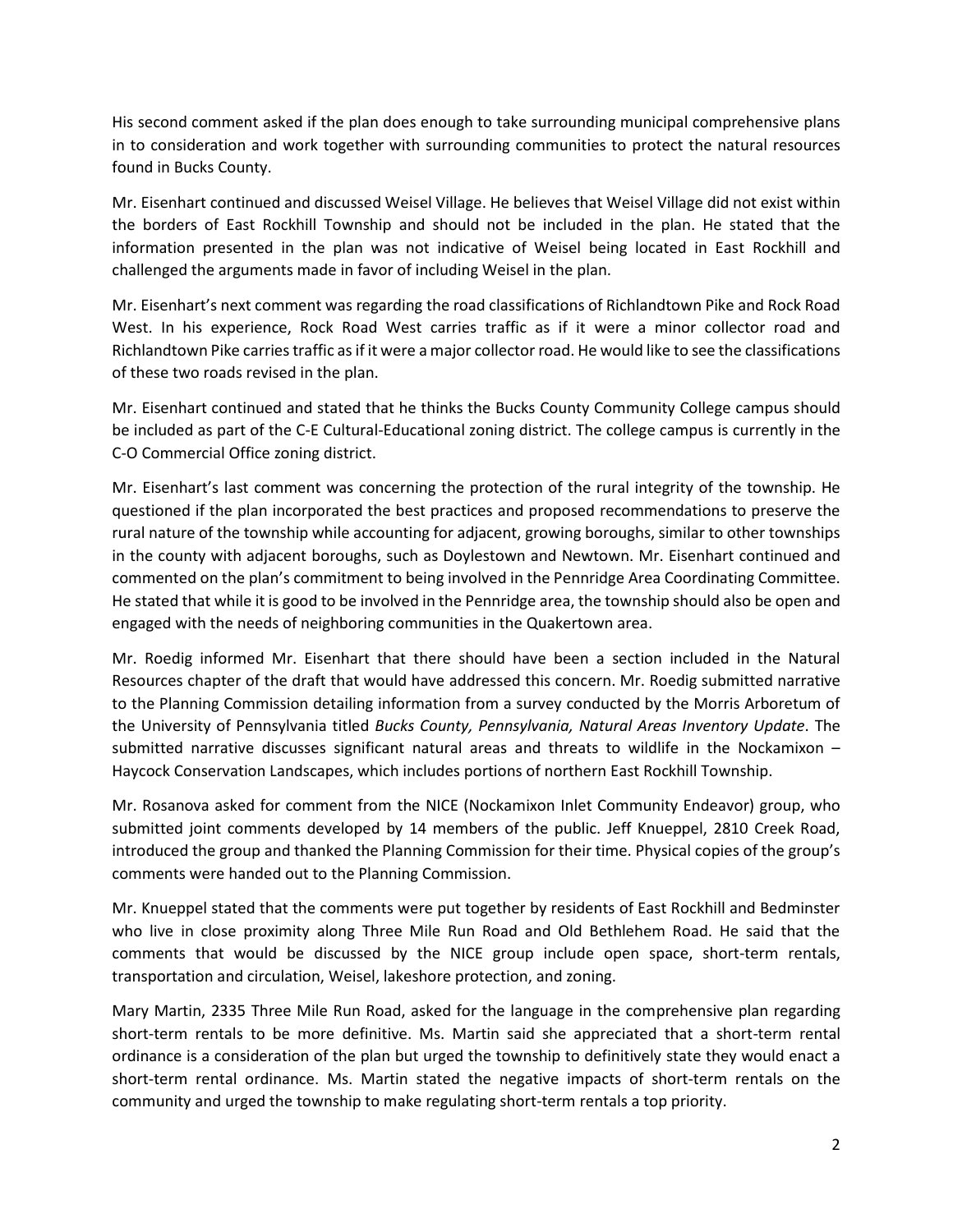Diane DeSpirito, 2327 Three Mile Run Road, stated that she has noticed increased traffic and speeding on Three Mile Run Road. She stated that pedestrian use of Three Mile Run Road has become dangerous. She stated support for the reclassification of Three Mile Run Road east of Route 313 as a local access road so the township could control the speed limit and help ensure pedestrian safety.

Alice Moore-Powell, 2747 Three Mile Run Road, thanked the Planning Commission for its commitment to protecting open space. She stated that the township has the opportunity to protect the Nockamixon State Park and the surrounding natural resources by introducing a lake shoreline buffer. Ms. Moore-Powell continued and stated that the community looks forward to working with the township on strengthening the zoning ordinance, nuisance abatement ordinances and laws, and to develop joint communitygovernment responsibility for the implementation and rapid resolution of issues.

Ned Powell, 2747 Three Mile Run Road, thanked the Planning Commission for the opportunity to provide input. Mr. Powell expressed concern for the inclusion of Weisel Village in the plan. He stated that the inclusion of Weisel can provide an inroad to further development of the area and disrupt the tranquil character of the area. Mr. Powell stated that Weisel Village, as a physical entity, no longer exists and the filling of Lake Nockamixon eliminated the area and any related structures have been altered beyond any historical significance. He recommended that the reference to Weisel be deleted from the comprehensive plan.

Mr. Rosanova asked if there is any additional public comment. Several members of the public provided verbal comment.

Robert Naper, 2360 East Rock Road, stated that his first comment is to fix a mistake on page 59. He stated that Clymer Mill Estates is located on East Rock Road and the plan lists Clymer Mill Estates as being found on West Rock Road. He then pointed out that on page 59, Table 30, an area is located on "West Road Road" and he said it is probably a typo and should read as "West Rock Road".

Mr. Naper's next comment is regarding the Rural Holding Area located east of Route 313. Mr. Naper stated that the Rural Holding Area is designed to accommodate future growth, be an area without an abundance of natural resources, and possibly see the extension of public water and sewer to that area. He stated that he lives in the area and thinks it should not be part of the Rural Holding Area. He stated that it is well removed from the Development Area and he does not foresee the extension of public water and sewer coming to the area. He said that the portion of the Rural Holding Area adjacent to Lake Nockamixon contains natural resources that should be protected. Additionally, there is prime farmland within the Rural Holding Area that should be protected. Mr. Naper concluded that this area should not be classified as a Rural Holding Area in the plan.

Jim Nietupski, 600 Dublin Pike, stated that the plan is a good summary of the township but some of the fundamentals could be adjusted. He agreed with some of the plan actions, but not with the plan actions that try to achieve the desired state of East Rockhill through additional restriction on property owners. Mr. Nietupski said that there is nothing in the plan actions that has to do with economic development, which could be a problem with an aging population on a fixed income. He suggested changing the C-O zoning recommendation- which recommends converting the C-O Commercial-Office district along Route 313 to RP Resource Protection – to not recommend a change in zoning but rather expand the C-O district in the area to create more ratables for the township. He also said that strictly limiting the number of locations of access points to Route 313 is not enough.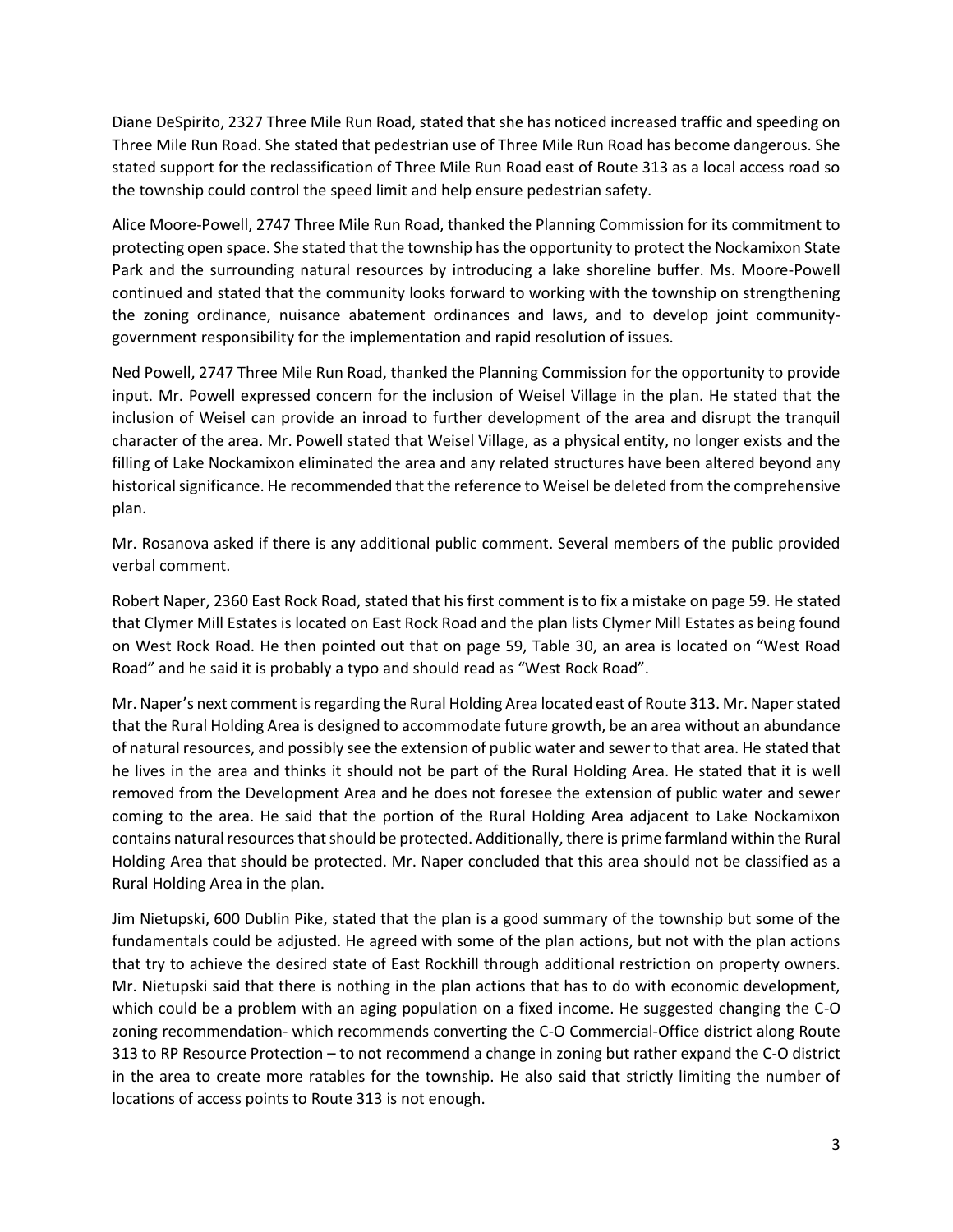Mr. Nietupski stated that he was a little bit disturbed by the historic preservation push, especially the historic preservation district. He said that the limitations on alterations, demolitions, and waiting periods are too restrictive. He continued and said that the recommendations on page 75 are too invasive.

Ryan Gottshall, 2201 North Rockhill Road, stated that the comprehensive plan is missing important action steps regarding the Rockhill Quarry. He stated the negative impacts an active quarry can have on the residents. He stated that the Extraction zoning district should be studied and re-evaluated to protect the public health and safety of residents. He asked that the size of the Extraction district and joint municipal zoning be considered, discussed, and implemented into the comprehensive plan.

Mr. Gottshall questioned the strength of the words used in the plan and would like to have the "how" incorporated into the list of plan actions. He stated that East Rockhill is a rural community and residents do not move to East Rockhill for jobs. He expressed concern over outdated data and inquired about adding 2020 Census data to the plan. He also questioned what the industrial uses are that are mentioned on page 12.

Mr. Gottshall questioned how areas 1, 2, and 3, listed on page iv of the Executive Summary, translate to locations in East Rockhill. He also questioned what the Act 537 Plan is and asked that slang not be used in the plan. He requested that some of the maps show the surrounding municipalities. He asked that the list of scenic views listed in the plan be expanded.

Josh Snyder, 245 East Rockhill Road, thanked the Planning Commission for their work on the comprehensive plan. He reiterated what Mr. Gottshall said regarding the quarry. He questioned why there was nothing in the comprehensive plan that addressed the quarry. He requested that if legally possible the quarry should be addressed, as many of the issues cited in the resident survey have to do with impacts from quarry operations. Mr. Snyder asked the Planning Commission what legal mechanisms are available to the township to include in the comprehensive plan to address the quarry. Mr. Nyman responded and said that is not a question for the Planning Commission. Mr. Snyder amended his question and asked what mechanisms can the comprehensive plan utilize to prevent a repeat of what happened with the quarry in the past few years.

Mr. Roedig asked for any additional public comment. Ms. Moore-Powell asked about Obie Derr's comments regarding the state park's wastewater treatment plant. She asked if the park's plant treats the vocational school, St. Matthews, and the Lakehouse Inn by contract and is the sewage treatment agreement set in stone. She also asked if we knew how much the state is handling for those entities. Mr. Roedig told Ms. Moore-Powell that the sewage treatment is regulated by the DEP and that we do not know if that treatment is contracted or what the agreement for treatment is.

Mr. Chellew recommended making a last call for public comment. Mr. Roedig made a last call for public comment. Mr. Gottshall submitted written comments for the record. Mr. Naper asked if it would be helpful to submit his comments digitally in addition to the comments he submitted verbally. Mr. Rosanova told him the meeting was being recorded and all public comment submitted orally this evening would be included for the record.

Mr. Roedig turned the meeting back over to the Planning Commission to address any comment or make any recommendations. The Planning Commission decided to address each comment submitted for the record. Mr. Rosanova reviewed the editorial comments submitted by the Bucks County Planning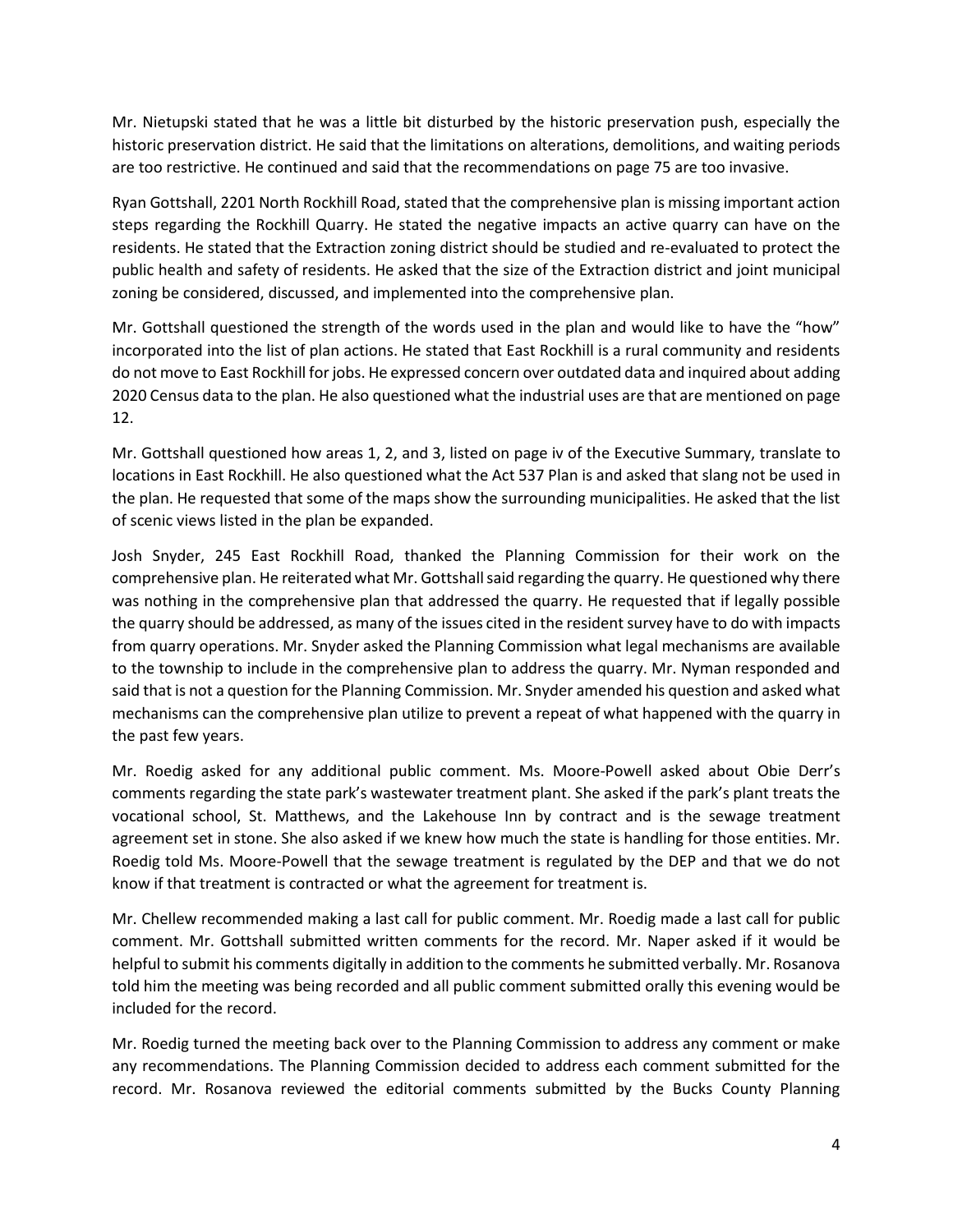Commission. Mr. Chellew said that he recalled the Planning Commission approving these changes when they were distributed via email after the last meeting in March. He asked if the Planning Commission needs to make a motion on any changes discussed. Mr. Roedig stated that the Planning Commission does not need to make a motion to accept any minor or factual changes to the plan and a general consensus among the Planning Commission is sufficient.

Mr. Nyman suggested changing plan action item number 12 to be more specific. He suggested replacing "site system maintenance" with "on-lot sewage system". He also suggested removing "Three Mile Run Road (east of Rt.313)" under "Local Access" on page 79, as this is a recommendation and does not reflect what is existing in the township. On page 83, under "Airport Facilities", Mr. Nyman recommended removing "and federal" in order to address the concerns of Mr. Brink, president of the Pennridge Airport. The Planning Commission agreed with all suggested changes.

Mr. Chellew stated that the he made observation after listening to the public comment. He said that he wanted to make sure the public was aware that the Planning Commission is an advisory board and they only have the power to make recommendations to the Board of Supervisors. He said he appreciates all of the comments from the public and he wants to manage expectations by reminding the public that the plan actions are recommendations to the Board of Supervisors. The goal of the meeting is to fine tune a vision statement that the Board of Supervisors will either accept or not accept.

Mr. Eisenhart responded and said that Mr. Chellew was correct, the Planning Commission can only make recommendations, however the purpose of the public meeting and public comment is to sharpen the plan and incorporate the ideas of the Planning Commission and the community to the greatest extent possible.

A member of the public asked what the next steps are. Mr. Chellew stated that the Planning Commission needs to finalize the draft and make a recommendation to the Board of Supervisors. The Board of Supervisors will then vote to accept, not accept, or change the plan. Mr. Kelly stated that the Board of Supervisors will be given the record of the meeting and all public comment, so all comment voiced at the meeting is important, regardless of whether or not the comment has direct impact on the plan.

Mr. Rosanova read the comments submitted by Obie Derr. Mr. Roedig suggested a grammatical change and said that the Bucks County Planning Commission would confirm the edits suggested by Mr. Derr. The Planning Commission agreed with all suggested changes.

Mr. Rosanova reviewed Mr. Eisenhart's comments. The Planning Commission agreed to Mr. Eisenhart's first suggested change regarding the historical narrative of the township. Regarding Mr. Eisenhart's comment on the protection of natural resources, Mr. Roedig stated that the proposed narrative from the Bucks County Planning Commission containing information from the Natural Areas Inventory Update would help address Mr. Eisenhart's concern. The Planning Commission agreed to incorporate the proposed draft material.

The Planning Commission discussed Mr. Eisenhart's comment regarding Weisel Village. Mr. Eisenhart cited sources that showed Weisel Village outside of East Rockhill Township. Mr. Chellew stated that the evidence presented up to this point shows the remains of the village being within the township borders. Mr. Chellew asked to see the sources cited by Mr. Eisenhart. Mr. Weikel stated that he recalls the Weisel Village post office as the building now occupied by the Lakehouse Inn. Mr. Eisenhart asked what constitutes a village within East Rockhill. Mr. Nyman read the definition of a village from page 70 of the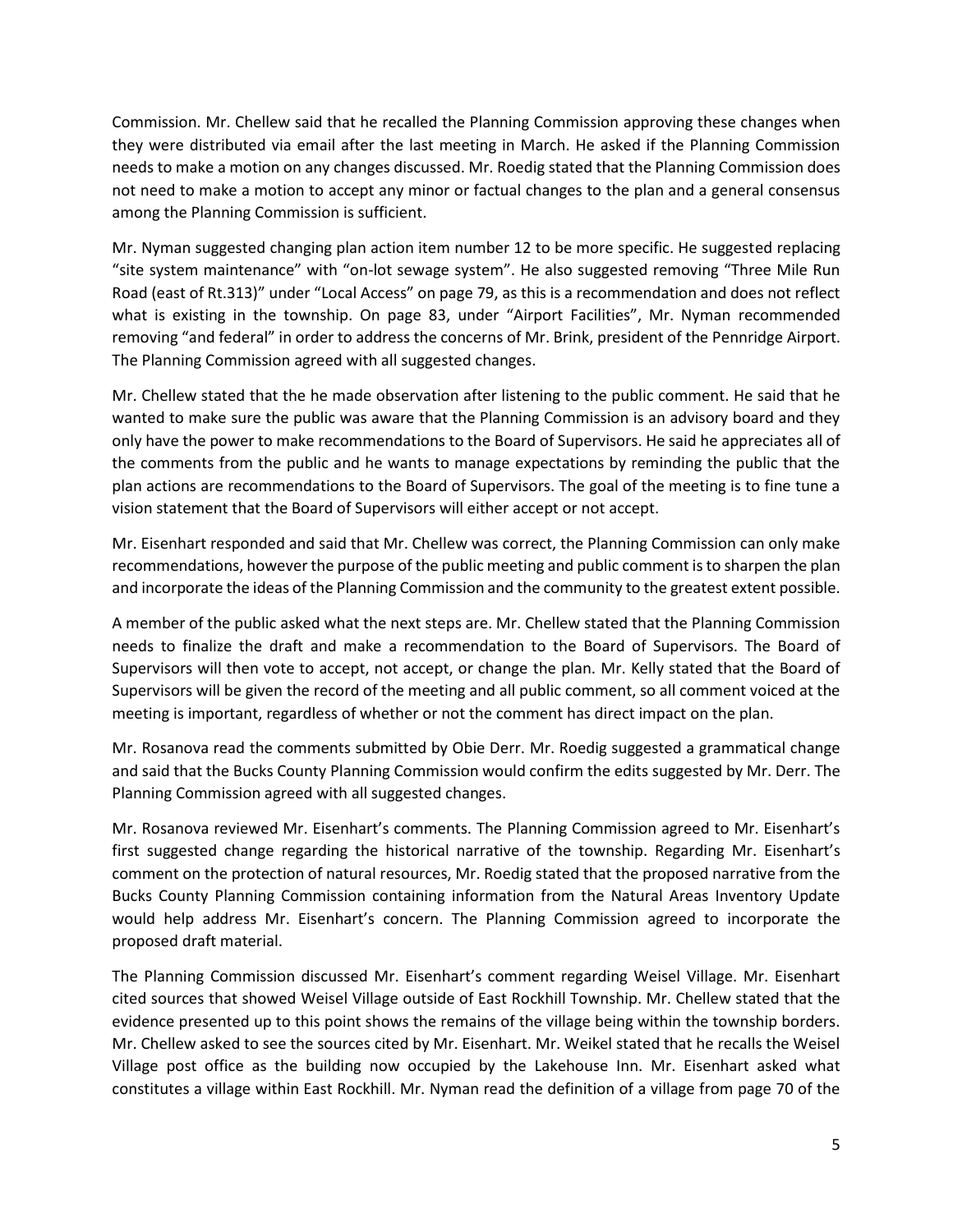draft. Mr. Nyman stated that he does not think the remains of Weisel constitute a village based on the definition in the draft.

Mr. Kelly asked the Bucks County Planning Commission to restate the evidence found and presented that lead to the narrative in the draft. Mr. Chellew stated that information is being presented from various parties and a consensus has not been found. He suggested tabling the issue for another meeting and doing additional research in the meantime. Mr. Chellew asked Mr. Roedig and Mr. Rosanova what their thoughts are regarding Weisel. Mr. Roedig stated that the evidence the Bucks County Planning Commission has found is no more definitive than what is being discussed tonight. Mr. Roedig suggested the Bucks County Planning Commission do some additional research and look into the topic further. Mr. Eisenhart requested the Planning Commission discuss the definition of historic village. The Planning Commission decided to table the discussion of Weisel for another meeting.

Mr. Baluh addressed Mr. Eisenhart's next comment regarding the reclassification of Richlandtown Pike and Rock Road West. Mr. Baluh advised against reclassifying Rock Road West as a minor collector road so the township can have some control over the speed limit and have some limitations over traffic. Mr. Eisenhart retracted his comment regarding the reclassification of Rock Road West. Mr. Baluh stated that on page 79 a recommendation could be made to reclassify Richlandtown Pike from a minor collector road to a major collector road. Mr. Nyman and Chairperson Fenley disagreed with the idea of reclassifying Richlandtown Pike. Mr. Baluh stated that the reclassification would have marginal changes to the level of traffic. The Planning Commission decided to not include recommendations to reclassify Rock Road West or Richlandtown Pike.

Mr. Baluh discussed Mr. Eisenhart's next comment regarding the potential rezoning of the Bucks County Community College campus. He stated that the campus is located in the C-O Commercial-Office district and the college is a permitted use in that district. Mr. Eisenhart asked if there is a difference between the C-E Cultural-Educational zoning district and the C-O Commercial-Office district. Mr. Baluh responded and said that the college is a permitted use and both districts and there would be ramifications if the zoning district was changed. The Planning Commission decided to not consider including a recommendation to change the college campus zoning.

Mr. Eisenhart's last comment asked if the comprehensive plan incorporated all the best practices and proposed recommendations to protect rural townships. The Planning Commission agreed that the plan does include the best practices and proposed recommendations.

The Planning Commission discussed the Rural Holding Area along Route 313 and whether it should be remain a holding area for future development. Mr. Baluh asked if the acreage within this Rural Holding Area is necessary to meet the township's required development capacity. Mr. Rosanova stated that two calculations were considered in the development capacity analysis. The first looked only at rural residential and vacant parcels within the Development Area and the second looked at all rural residential and vacant parcels throughout the township. Mr. Rosanova stated that the township exceeded the required development capacity with both calculations. Mr. Baluh asked if the Rural Holding Area in question could be eliminated without ramifications. Mr. Rosanova stated that he believes so but would like to look at the numbers again to be sure before the Planning Commission makes a decision. Mr. Roedig stated that if this Rural Holding Area would be eliminated it would be a substantial change to the plan and there would have to be another 45-day review period. The Planning Commission stated that another 45 day review period is not a problem. The Planning Commission decided to table the discussion of the Rural